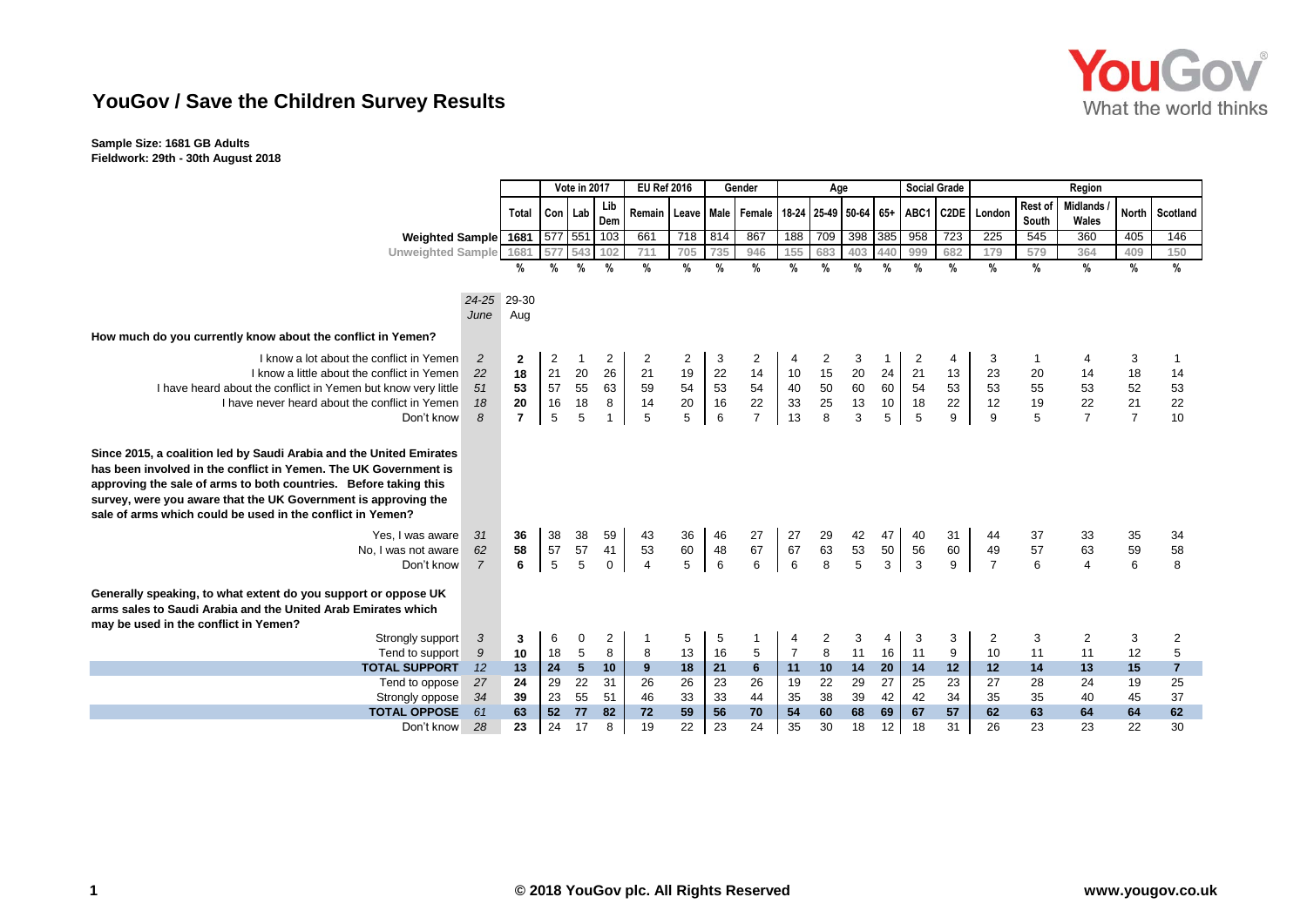## YouGov® What the world thinks

### **Sample Size: 1681 GB Adults Fieldwork: 29th - 30th August 2018**

|                                                                                                                                                                                                                                                                                                         |                  |              | Vote in 2017  |                |                      | <b>EU Ref 2016</b> |                   | Gender                     |                | Age                       |                          |                                     |                | <b>Social Grade</b>        |                   | Region                     |                  |                          |                            |                |  |
|---------------------------------------------------------------------------------------------------------------------------------------------------------------------------------------------------------------------------------------------------------------------------------------------------------|------------------|--------------|---------------|----------------|----------------------|--------------------|-------------------|----------------------------|----------------|---------------------------|--------------------------|-------------------------------------|----------------|----------------------------|-------------------|----------------------------|------------------|--------------------------|----------------------------|----------------|--|
|                                                                                                                                                                                                                                                                                                         |                  | <b>Total</b> | Con Lab       |                | Lib<br>Dem           | Remain Leave       |                   | <b>Male</b>                | Female         |                           |                          | 18-24 25-49 50-64 65+               |                | ABC1                       | C <sub>2</sub> DE | London                     | Rest of<br>South | <b>Midlands</b><br>Wales |                            | North Scotland |  |
| Weighted Sample 1681                                                                                                                                                                                                                                                                                    |                  |              | 577 551 103   |                |                      | 661                | 718               | 814                        | 867            | 188                       | 709                      | 398 385                             |                | 958                        | 723               | 225                        | 545              | 360                      | 405                        | 146            |  |
| <b>Unweighted Sample</b>                                                                                                                                                                                                                                                                                |                  | 1681         | 577           | 543 102        |                      | 711                | 705               | 735                        | 946            | 155                       | 683                      | 403                                 | 440            | 999                        | 682               | 179                        | 579              | 364                      | 409                        | 150            |  |
|                                                                                                                                                                                                                                                                                                         |                  | %            | $\frac{9}{6}$ | $\%$           | $\frac{0}{0}$        | $\frac{0}{0}$      | %                 | $\frac{9}{6}$              | $\frac{9}{6}$  | $\frac{9}{6}$             | $\frac{9}{6}$            | %                                   | $\frac{9}{6}$  | $\frac{9}{6}$              | $\%$              | $\frac{0}{0}$              | $\frac{0}{0}$    | $\%$                     | $\%$                       | $\%$           |  |
|                                                                                                                                                                                                                                                                                                         | 24-25 29-30      |              |               |                |                      |                    |                   |                            |                |                           |                          |                                     |                |                            |                   |                            |                  |                          |                            |                |  |
|                                                                                                                                                                                                                                                                                                         | June             | Aug          |               |                |                      |                    |                   |                            |                |                           |                          |                                     |                |                            |                   |                            |                  |                          |                            |                |  |
| Which one of the following statements best reflects what you think                                                                                                                                                                                                                                      |                  |              |               |                |                      |                    |                   |                            |                |                           |                          |                                     |                |                            |                   |                            |                  |                          |                            |                |  |
| the UK government should do?                                                                                                                                                                                                                                                                            |                  |              |               |                |                      |                    |                   |                            |                |                           |                          |                                     |                |                            |                   |                            |                  |                          |                            |                |  |
| The government should not approve any arms sales to any government<br>involved in the Yemen conflict                                                                                                                                                                                                    | 47               | 51           | 38            | 66             | 66                   | 57                 | 48                | 47                         | 55             | 48                        | 48                       | 57                                  | 53             | 54                         | 47                | 48                         | 51               | 53                       | 51                         | 53             |  |
| The government should approve about the same level of arms sales to<br>any government involved in the Yemen conflict as they currently do                                                                                                                                                               | 11               | 11           | 20            | 5              | 8                    | 9                  | 15                | 16                         | $\overline{7}$ | $\overline{7}$            | 9                        | 10                                  | 19             | 13                         | 10                | 12                         | 12               | 13                       | 10                         | 6              |  |
|                                                                                                                                                                                                                                                                                                         |                  |              |               |                |                      |                    |                   |                            |                |                           |                          |                                     |                |                            |                   |                            |                  |                          |                            |                |  |
| The government should approve fewer arms sales to any government<br>involved in the Yemen conflict                                                                                                                                                                                                      | $\boldsymbol{g}$ | 8            | 11            | $\overline{7}$ | 13                   | 9                  | 10                | 9                          | 8              | 8                         |                          | 9                                   | 12             | 9                          | 8                 | 11                         | 8                | 6                        | 10                         | 7              |  |
| The government should approve more arms sales to any government                                                                                                                                                                                                                                         | $\overline{3}$   | $\mathbf{2}$ |               |                |                      |                    | 4                 | $\overline{4}$             | $\overline{1}$ | $\mathbf{1}$              | $\overline{2}$           | 3                                   | $\overline{c}$ | $\overline{2}$             | $\overline{2}$    | $\overline{1}$             | $\sqrt{2}$       | $\overline{2}$           | 3                          | 3              |  |
| involved in the Yemen conflict                                                                                                                                                                                                                                                                          |                  |              |               |                |                      |                    |                   |                            |                |                           |                          |                                     |                |                            |                   |                            |                  |                          |                            |                |  |
| Don't know                                                                                                                                                                                                                                                                                              | 31               | 27           | 26            | 22             | 12                   | 25                 | 24                | 24                         | 30             | 36                        | 35                       | 21                                  | 15             | 22                         | 33                | 28                         | 27               | 26                       | 26                         | 31             |  |
| Before taking this survey, were you aware that the coalition led by<br>Saudi Arabia and the United Arab Emirates (UAE) led an air strike<br>in Yemen which hit a school bus in Saada, killed over 40 children,<br>and left another 56 wounded?<br>Yes. I was aware<br>No, I was not aware<br>Don't know |                  | 34<br>60     | 40<br>55<br>5 | 32<br>63<br>5  | 51<br>49<br>$\Omega$ | 39<br>56<br>6      | $35\,$<br>59<br>5 | 40<br>54<br>$6\phantom{a}$ | 28<br>66<br>7  | 16<br>75<br>8             | 23<br>68<br>$\mathbf{Q}$ | 42<br>53<br>$\overline{\mathbf{A}}$ | 53<br>44<br>3  | 37<br>59<br>$\overline{4}$ | 30<br>61<br>9     | 41<br>53<br>$\overline{7}$ | 34<br>60<br>6    | 62<br>5                  | 32<br>63<br>$\overline{5}$ | 31<br>55<br>14 |  |
| And has this attack made you more or less favourable towards<br>British support for Saudi Arabia and the UAE in the Yemen<br>conflict, including arms supplies, or has there been no difference?                                                                                                        |                  |              |               |                |                      |                    |                   |                            |                |                           |                          |                                     |                |                            |                   |                            |                  |                          |                            |                |  |
| More favourable                                                                                                                                                                                                                                                                                         |                  |              | 0             |                | 2                    |                    | 0                 | $\overline{1}$             |                | 4                         | 0                        |                                     | 0              | $\Omega$                   |                   | 0                          | 0                |                          | 2                          | 0              |  |
| Less favourable                                                                                                                                                                                                                                                                                         |                  | 24           | 22            | 26             | 26                   | 24                 | 23                | 25                         | 23             | 26                        | 20                       | 28                                  | 26             | 26                         | 21                | 23                         | 24               | 23                       | 27                         | 15             |  |
| No difference – I was favourable before and still am                                                                                                                                                                                                                                                    |                  | 9            | 19            | $\overline{2}$ | 11                   | $\overline{7}$     | 14                | 16                         | $\overline{4}$ | $\ensuremath{\mathsf{3}}$ | $\overline{7}$           | 11                                  | 15             | 10                         | 9                 | 8                          | 11               | 10                       | 9                          | $\overline{7}$ |  |
| No difference – I wasn't favourable before and still am not                                                                                                                                                                                                                                             |                  | 44           | 35            | 54             | 52                   | 48                 | 43                | 39                         | 48             | 42                        | 46                       | 42                                  | 44             | 46                         | 41                | 47                         | 43               |                          | 43                         | 46             |  |
| Don't know                                                                                                                                                                                                                                                                                              |                  | 22           | 23            | 16             | 10                   | 20                 | 21                | 19                         | 25             | 25                        | 27                       | 19                                  | 15             | 18                         | 28                | 21                         | 22               | 22                       | 19                         | 31             |  |